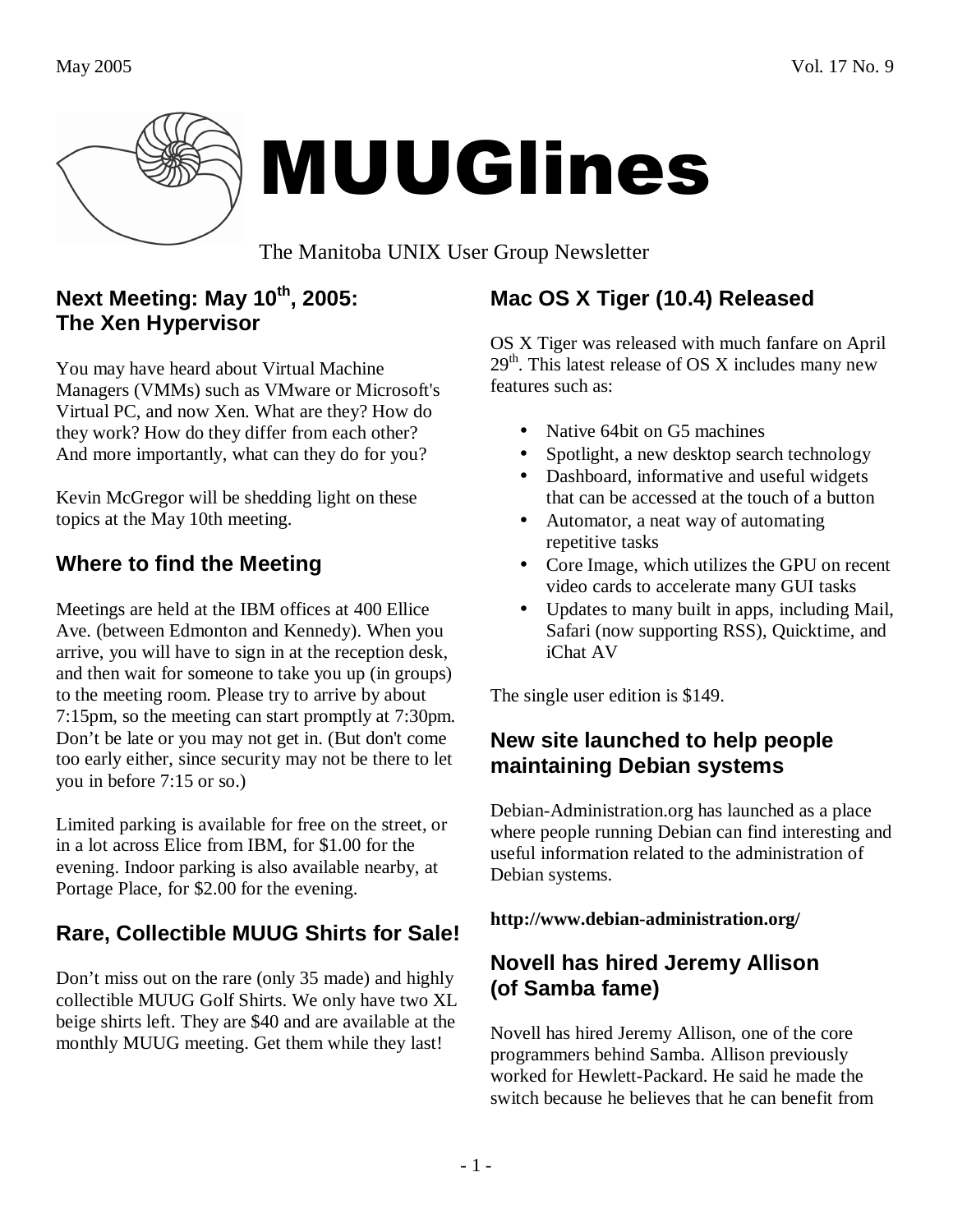the experience Novell programmers have in the area of file servers. "These guys know a lot about file sharing," said Allison.

#### **Terra Soft has released a 64-bit version of Yellow Dog Linux**

64-BIT YELLOW DOG LINUX v4.0.90 IMMEDIATELY AVAILABLE

Loveland, Colorado -- 27 April 2005 -- Terra Soft Solutions(R), Inc., the leading developer of integrated POWER Linux solutions, is pleased to announce the immediate release of 64-bit Yellow Dog Linux.

"With Tiger 'unleashed' in 48 hours and even Microsoft caught-up in the 64-bit wave, we give into peer pressure and release this interrum set of ISOs. A compilation of our work to date as we move toward the early summer release of v4.1, Yellow Dog Linux v4.0.90 is built upon eighteen months in-house and customer experience with 64-bit," states Kai Staats, CEO Terra Soft Solutions.

In addition to the expected double-precision, support for 16GB RAM, and native runtime environment for both 32- and 64-bit code, v4.0.90 offers:

- A bi-arch  $(32/64)$  toolchain.
- Core 64-bit libraries such as neurses, readline, db4.
- Updated X.org corrects Aluminum Cinema display issues.

Exclusively available to YDL.net Enhanced members v4.0.90 may be downloaded immediately from **http://www.ydl.net/**

## **Fortinet Settles GPL violation suit**

Security vendor Fortinet has agreed to make some of its source code available, following accusations that it violated the GPL, the company said on Tuesday.

Earlier this month, gpl-violations.org founder Harald Welte obtained a court injunction against Fortinet,

banning the company from distributing its products until it complied with the conditions of the GPL. Welte claimed that Fortinet not only misused GPLlicensed code, but also tried to hide its use of GPL code by using cryptographic techniques.

#### **Linux powers 96-node "personal cluster"**

Orion Multisystems is shipping a Linux-based "personal cluster" based on 96 Transmeta processors in a case little larger than a normal PC. The DS-96 Deskside Cluster Workstation costs \$100,000, draws 1,500 watts, and offers 110 Gflops sustained and 230 Gflops peak performance, Orion claims.

Previously, Orion offered a 12-node personal cluster, the DS-12.

Both the DS-12 and the new DS-96 target supercomputing applications in science, engineering, entertainment, finance, and government. They are intended to free individual researchers from the onus of scheduling computing time in shared cluster facilities.

Orion says the Linux operating system enables its Deskside Cluster systems to run a variety of popular open source scientific applications. The company's website offers FAQs about applications that include Amber, GAMESS, GROMACS, HMMER, iNquiry, gridMathematica, MatLab, mpiBLAST, NAMD, and NCBI BLAST.

The DS-96 is based on eight vertically oriented boards, each with 12 Transmeta Efficeon processors running at 1.2GHz. The boards are connected through a Gigabit Ethernet switch fabric backplane. The backplane offers various uplink options, such as a dual 10-GigE fiber card or 12-port GigE switch cards. Up to four DS-96's can be combined into a single cluster, Orion says.

Each processor node includes a DIMM slot, for a total claimed memory capacity of 192GB. Each board has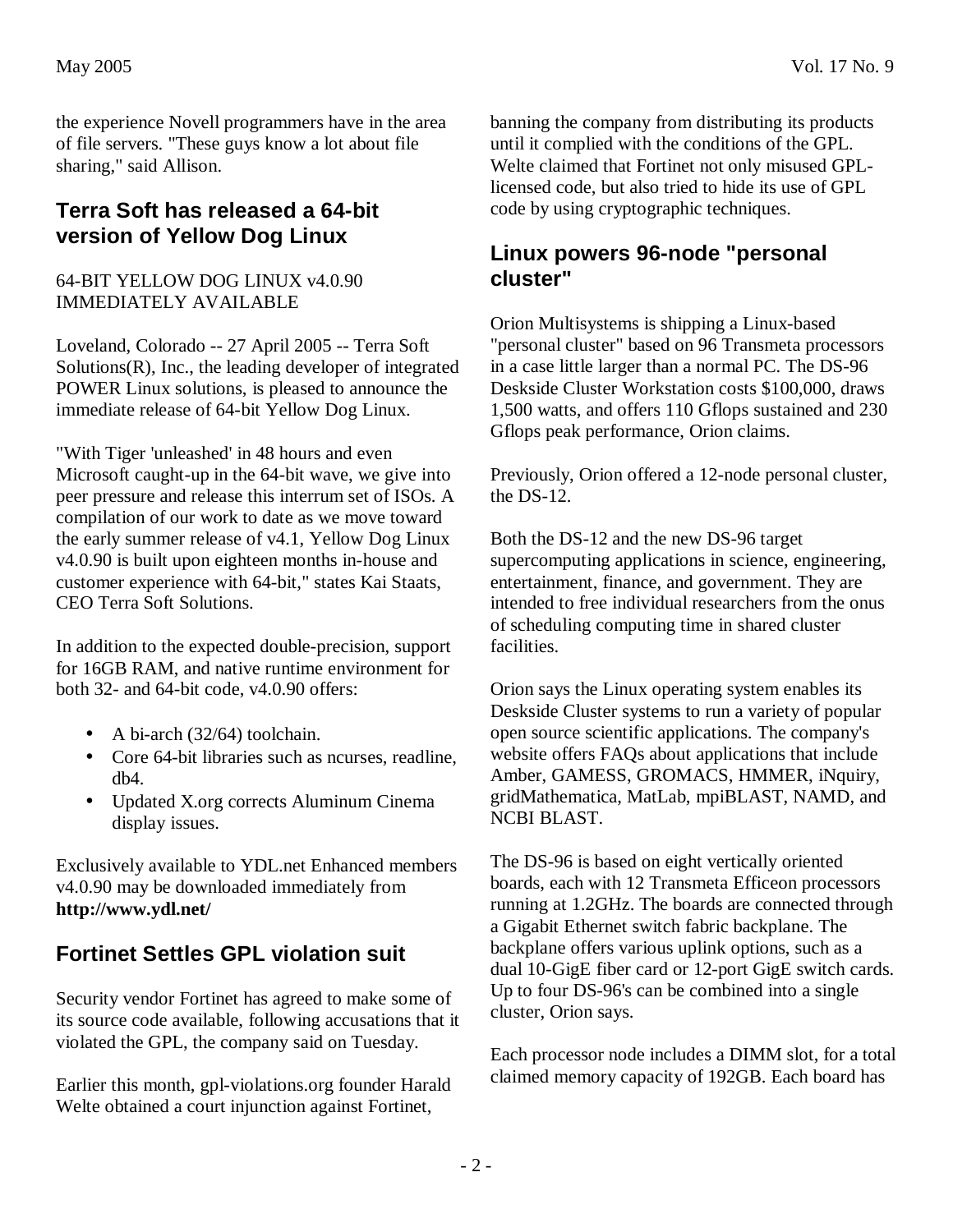room for a 2.5-inch laptop drive, for a claimed storage capacity of 9.6 Tb.

The DS-96 also includes a head node with a DVD/CD-RW, USB port, Gigabit Ethernet port, a single 2.5-inch hard drive, and an ATI Mobility Radeon 9000 with 64MB of integrated DDR video RAM.

The DS-96 measures 17 x 27 x 25 inches, and weighs 150 pounds. It draws a claimed peak of 1,500 Watts through a single 15-amp NEMA (normal) wall outlet.

Jim Lux, an engineer at NASA's Jet Propulsion Lab, said, "The new 96-node deskside system provides an order of magnitude higher performance than the desktop, still without requiring extensive support staff and infrastructure."

#### **Linus unveils new Linux control system**

Linux founder and leader Linus Torvalds has launched a new tool, called Git, to manage his software project, after a dispute led him to drop the previous system.

 Torvalds stopped using a management system called BitKeeper earlier this month, reverting to an older, slower technique of simply e-mailing updates among the hundreds of programmers who contribute to the project. But moving to Git means the Linux project once again will have an automated mechanism to control the flow of updates and track changes.

#### **Debian considering dropping SPARC and S/390**

The Debian GNU/Linux project has proposed axing the number of computer architectures for which it actively develops, with Sparc and IBM's S/390 amongst the casualties.

Debian release manager Steve Langasek made the announcement on a mailing list last night.

"This will drastically reduce the architecture coordination required in testing, giving us a more limber release process and (it is hoped) a much shorter release cycle on the order of 12-18 months," wrote Langasek.

The four architectures to survive are Intel x86, AMD64, PowerPC and … IA-64.

"The reality is that keeping eleven architectures in a releasable state has been a major source of work for the release team, the d-i team, and the kernel team over the past year; not to mention the time spent by the DSA/buildd admins and the security team. It's also not clear how much benefit there is from doing stable releases for all of these architectures, because they aren't necessarily useful to the communities surrounding those ports," explained Langasek.

Ports released include SPARC, ARM, MIPS, PA-RISC and S/390. The platforms may be supported in some form, but will no longer be included as part of Debian's famously exhaustive development process.

Sun is listed as a Debian development partner; and the chip on which Sun is now betting the farm, Niagara, was developed by Les Kohn's team at Afara using Debian.

Debian's Steve McIntyre said,"What has been posted so far is just a proposal to the Debian developers, not a concrete plan. Judging from the amount of debate on various mailing lists and IRC channels all day since Steve posted the proposal, there will probably be substantial changes before anything is put into place."

#### **India's fastest Supercomputer runs Linux**

Pune University has got India's fastest supercomputer, thanks to the Tata institute of fundamental research (TIFR) and Hewlett Packard (HP). The two institutions have tied up to implement scaleable high-performance computing (HPC)